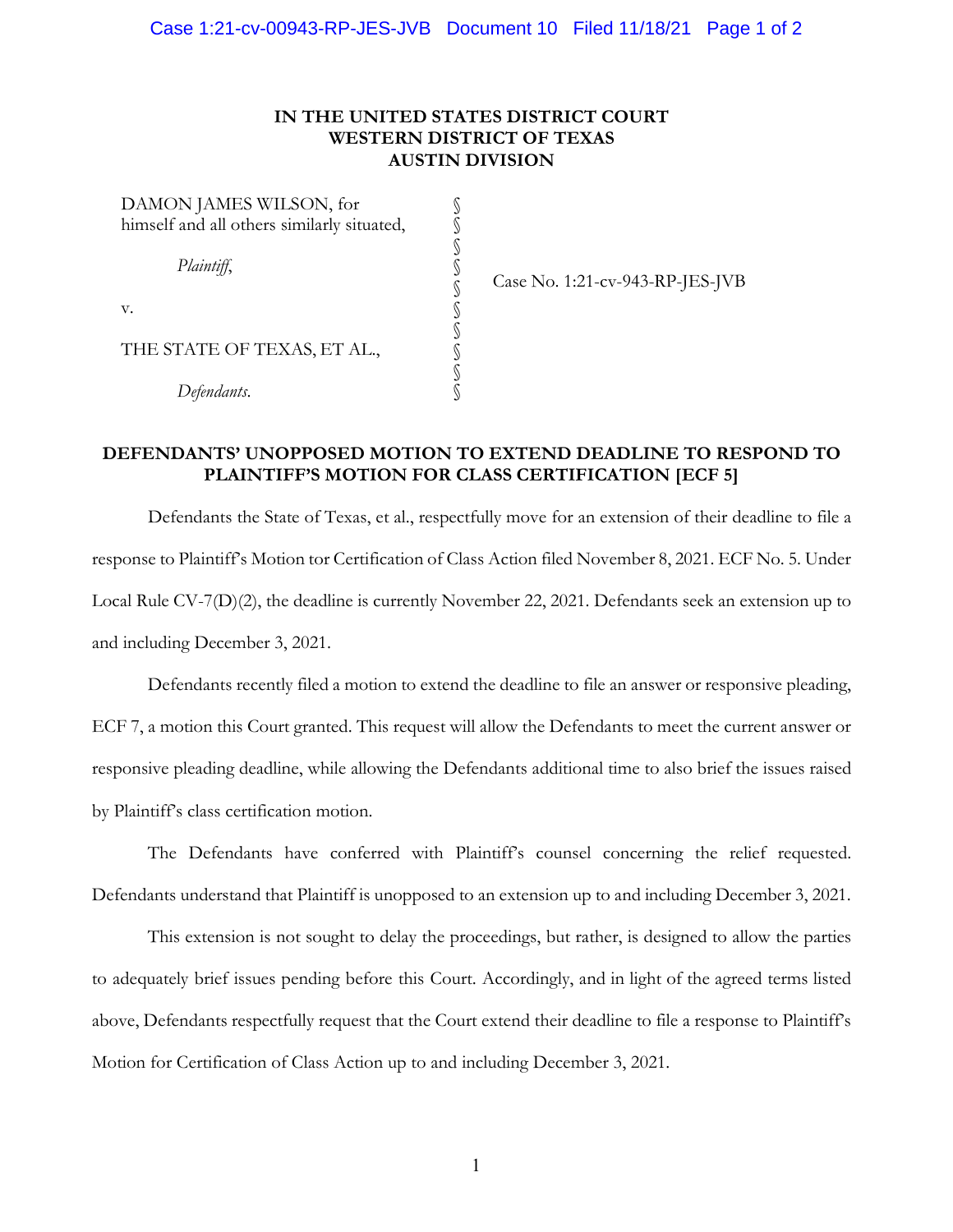#### Case 1:21-cv-00943-RP-JES-JVB Document 10 Filed 11/18/21 Page 2 of 2

Date: November 18, 2021

KEN PAXTON Attorney General of Texas

BRENT WEBSTER First Assistant Attorney General Respectfully submitted.

*/s/Patrick K. Sweeten* PATRICK K. SWEETEN Deputy Attorney General for Special Litigation Tex. State Bar No. 00798537

WILLIAM T. THOMPSON Deputy Chief, Special Litigation Unit Tex. State Bar No. 24088531

OFFICE OF THE ATTORNEY GENERAL P.O. Box 12548 (MC-009) Austin, Texas 78711-2548 Tel.: (512) 463-2100 Fax: (512) 457-4410 patrick.sweeten@oag.texas.gov will.thompson@oag.texas.gov

# **COUNSEL FOR DEFENDANTS**

## **CERTIFICATE OF CONFERENCE**

I certify that on November 18, 2021, counsel for the Defendants conferred with counsel for Plaintiff about the foregoing motion. Plaintiff is unopposed to the relief sought.

> */s/Patrick K. Sweeten* PATRICK K. SWEETEN

#### **CERTIFICATE OF SERVICE**

I certify that a true and accurate copy of the foregoing document was filed electronically(via CM/ECF) on November 18, 2021, and that all counsel of record were served by CM/ECF.

> */s/Patrick K. Sweeten* PATRICK K. SWEETEN